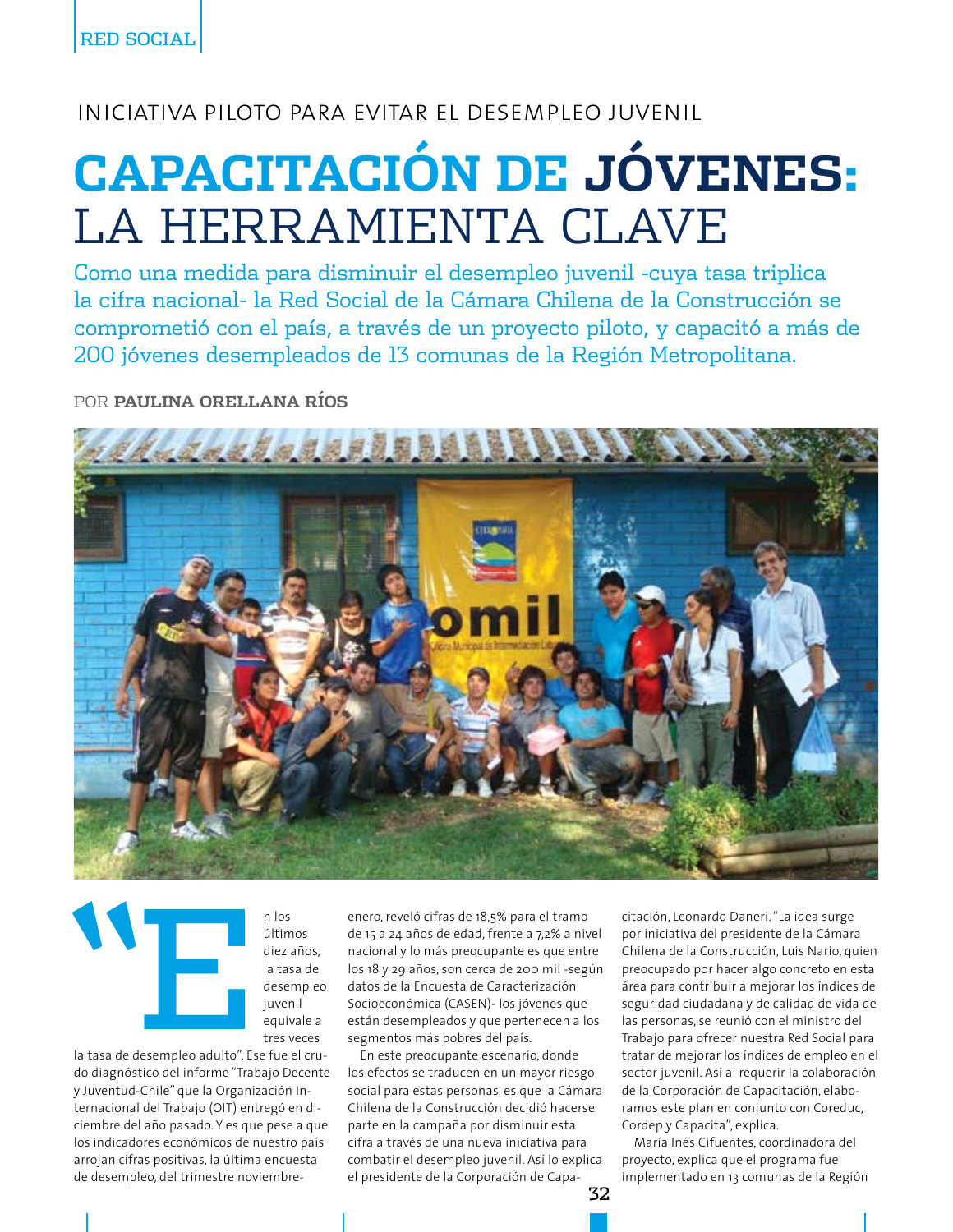Metropolitana y que las gestiones se hicieron en conjunto con las municipalidades correspondientes con un único requisito: compromiso por quienes participen. "Nuestro objetivo es aprovechar a los jóvenes que están en un rango de edad entre los 18 y los 29 años, que no han terminado el colegio o que no están trabajando aún por alguna razón, para que ocupen este tiempo para una capacitación, que quizás para algunos va a ser la única forma de poder ingresar a un trabajo más formal o en el área", señala.

Fue así como el 7 de febrero de 2008 más de 200 jóvenes de escasos recursos se graduaron de los cursos de capacitación en distintos oficios de la construcción. "Estamos orgullosos de haber logrado que jóvenes en riesgo se hayan capacitado en oficios de la construcción gracias al trabajo conjunto entre la Corporación de Capacitación de la Construcción y las municipalidades involucradas", expresó Luis Nario, presidente de la Cámara Chilena de la Construcción

En total son cinco los tipos de cursos que se dictaron: albañilería, carpintería de terminaciones, pintura, instalación de cerámicos y gasfitería. Estos dos últimos cursos se impartieron en dos colegios de la comuna de La Florida: Nuevo Amanecer y Marcela Paz, donde según Cifuentes, tuvieron bastante recepción por parte de los jóvenes, sobre todo por los beneficios que conllevan. "Se les entregaron todos los materiales que necesitaban para realizar el curso. Por otro lado un bono de locomoción según día asistido, almuerzo y en la ceremonia final se les entregó un kit de herramientas básico y el certificado que los valida", detalla Cifuentes.

Patricio González de la Oficina de Intermediación Laboral de la comuna de El Bosque agregó: "El curso de Instalación de Cerámica permitió convocar a jóvenes, hombres y mujeres, que se encontraban marginados de una capacitación que reportara beneficios reales. Este taller permitió dotarlos de conocimientos y destrezas que se traducen en la inserción laboral y efectiva, tanto en forma dependiente como independiente, de a lo menos el 65% de los participantes en el caso de esta co-



Luis Nario, presidente CChC, entregando diplomas a los alumnos que finalizaron las capacitaciones.

muna. Por otra parte se dio la posibilidad de trabajar a la par con el mundo privado, representado por la Cámara Chilena de la Construcción, exhibiendo una coordinación no siempre vista en este tipo de acciones."

## **CASOS CONCRETOS**

Claudia Bravo (29) es una de las dos mujeres que estuvo en el curso de gasfitería en el Colegio Marcela Paz de La Florida, y tanto es su entusiasmo que incluso se proyecta a futuro. "Es interesante porque los maridos